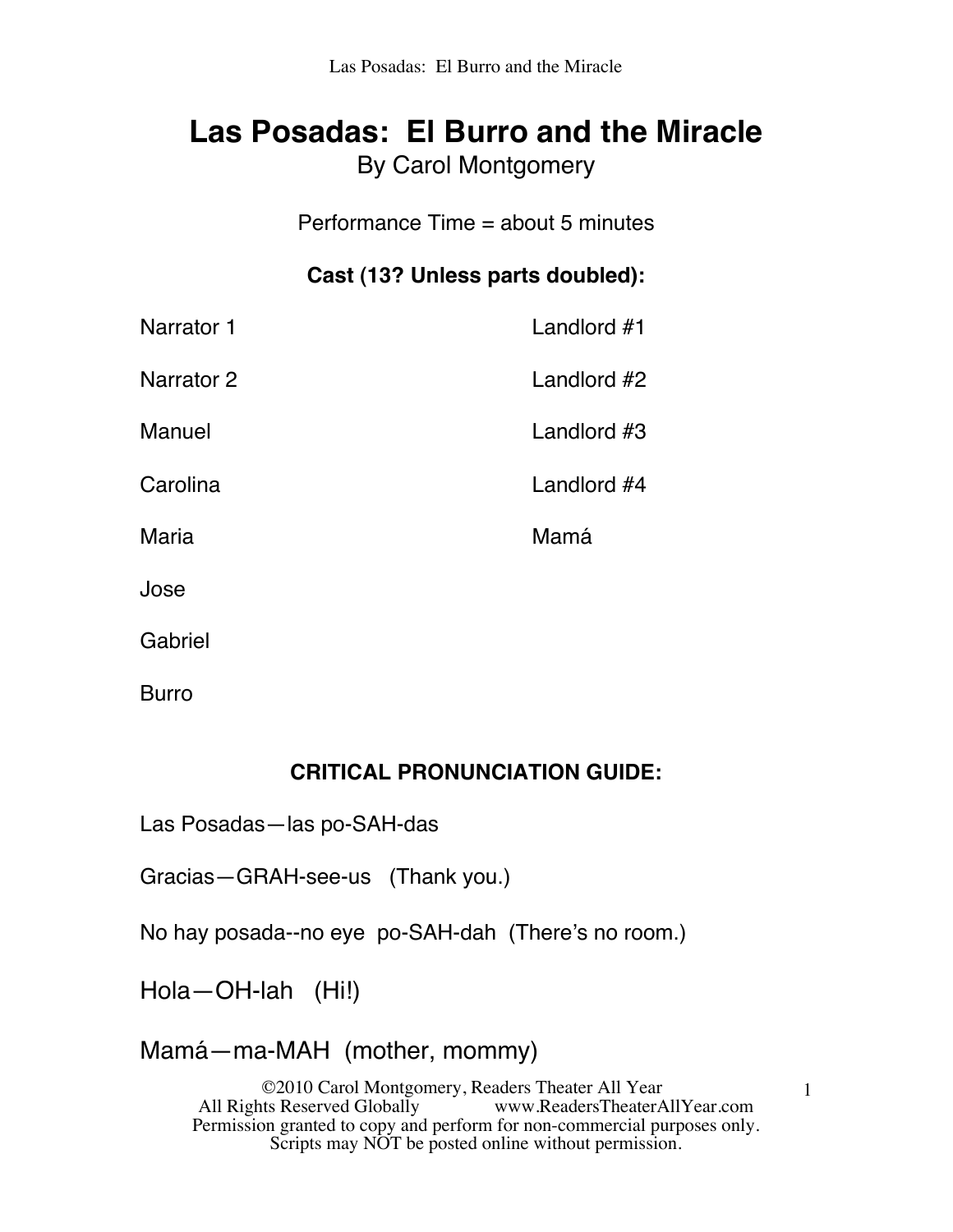# **Las Posadas: El Burro and the Miracle** By Carol Montgomery

**Narrator 1:** Imagine yourself on a dark night in Mexico. A knock comes to your door, but you are prepared. It's Las Posadas!

**Narrator 2:** The Hispanic Christmas tradition of Las Posadas often includes statues of Mary and Joseph on a platform. The processional reenacts the hunt for a place for Mary and Joseph to stay.

**Narrator 1:** Sometimes, especially the last night, a girl and a boy dress up as Mary and Joseph. Others will be angels.

**Narrator 2:** It's happened for years.

**Narrator 1:** But, this night it was different…

**Manuel:** I love Las Posadas! It's so much fun going from house to house and asking for a resting place for Mary and Joseph, I mean Maria and Jose.

**Carolina:** It's only fun until they say, "There's no room here--no hay posada."

**Manuel:** I know. Eight nights of "There's no room." You'd think someone would have pity on a poor pregnant statue.

**Carolina:** Manuel! It's not the statue. It's who the statue represents!

**Manuel:** I know. I just think it must be easier to say "No" to a pregnant statue than to a real pregnant lady. Can you imagine someone turning away a woman who was "great with child"?

**Carolina:** Not really. But, what could they do? It was the census and all the rooms were filled. Would you kick people out of a room AFTER they had paid you?

©2010 Carol Montgomery, Readers Theater All Year www.ReadersTheaterAllYear.com Permission granted to copy and perform for non-commercial purposes only. Scripts may NOT be posted online without permission.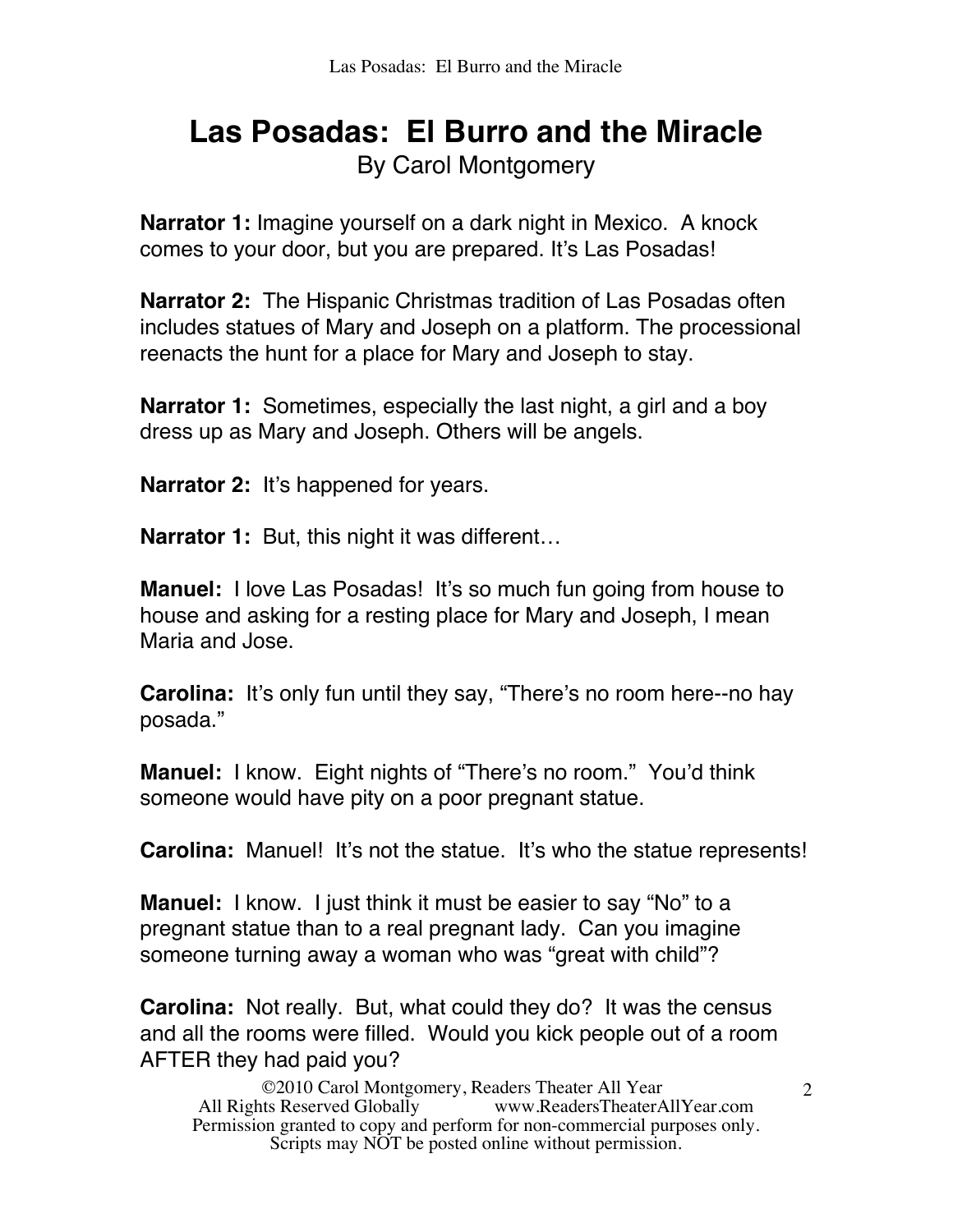**Manuel:** Hmmmm…Good point. Hey, here comes Gabriel, Maria, and Jose with the burro. We're almost ready!

**Carolina:** I'm so excited. Tonight's the night! Hi, Maria! I mean hola!

**Maria:** Hola! Look at this cute burro. I think I'll call him Burrito, little burro.

**Jose:** Just don't take a bite. It may bite back!

**Maria:** Oh, no! This burrito is too nice to bite. I can see it in his eyes.

**Carolina:** He does have nice eyes. And, I love those long lashes. He's so fuzzy.

**Maria:** He's my new friend. But, I hope he likes crying babies! I hear there's a real baby being baby Jesus tonight.

**Manuel:** Looks like he'll do just fine. Time to get on Maria. The procession is ready.

**Gabriel:** Is it time for me to go to the front now as the lead angel?

**Manuel:** Yes, sir, Mr. Gabriel Angel! Your parents will tell you where to go.

**Gabriel:** They already told me just go house to house until someone let's us in.

**Jose:** All right. Maria is ready. Let's go!

**Maria:** Oh, this is a bony burrito. I hope you can carry me fine.

**Burro:** Hee-haw! Haw, hee-haw!

©2010 Carol Montgomery, Readers Theater All Year www.ReadersTheaterAllYear.com Permission granted to copy and perform for non-commercial purposes only. Scripts may NOT be posted online without permission.

3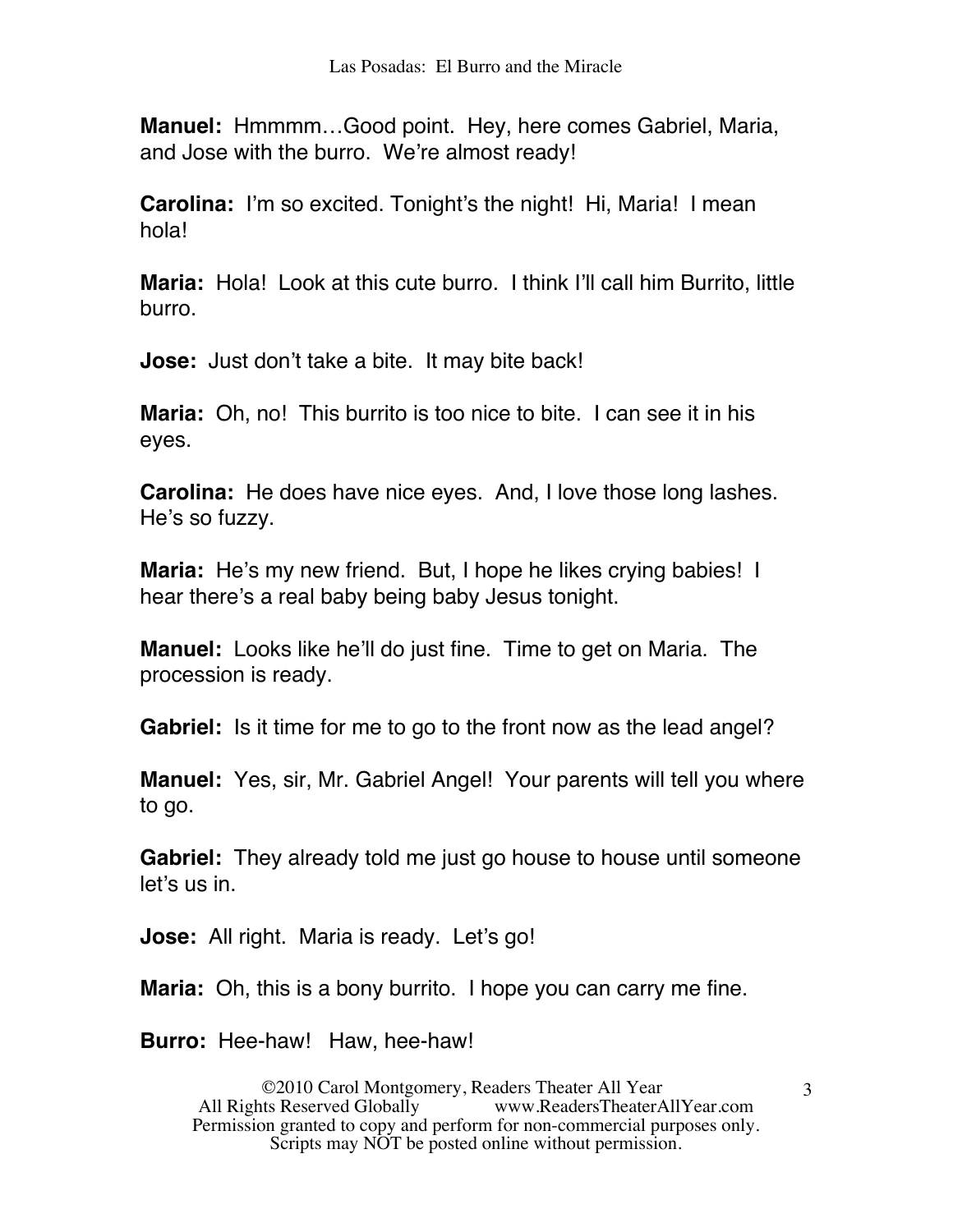**Kids:** (*laugh*)

**Narrator 1:** So the procession began with singers and families traveling with Gabriel, Mary, & Joseph.

**Narrator 2:** When they got to the first house that night they heard,

**Landlord #1:** No hay posada. There's no room here. Try another house.

**Narrator 1:** They went next door and heard,

**Landlord #2:** No hay posada. There's no room here. Go away quickly.

**Narrator #2:** The next house looked promising with its lights, but again the processional heard,

**Landlord #3:** No hay posada. There's no room here. Don't waste my time.

**Narrator 1:** Finally they came to the house on the corner singing and celebrating in spite of being turned down three times.

**Gabriel:** I'll knock on the door again.

**Jose:** Do you have any rooms tonight?

**Landlord #4:** Not really, but I see she is great with child. Come in and we'll find something in the back.

**Narrator 2:** So the procession entered the house and happened to find a real baby crying in the back patio area, held by a young mother.

**Voice like a baby:** (*crying sounds*) Waa-waa—waa…

©2010 Carol Montgomery, Readers Theater All Year www.ReadersTheaterAllYear.com Permission granted to copy and perform for non-commercial purposes only. Scripts may NOT be posted online without permission.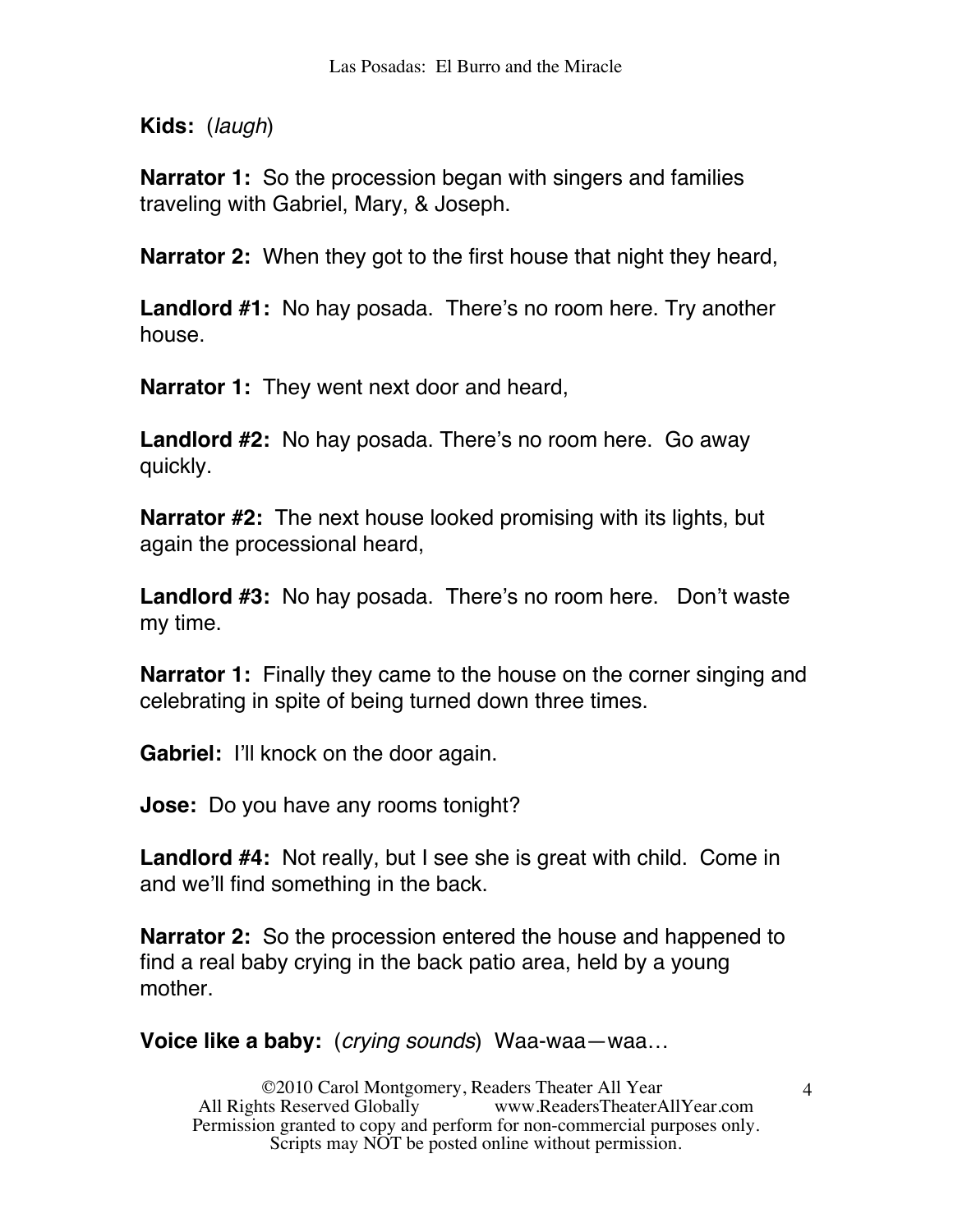**Narrator 1:** Seeing the crying baby, the crowd from the processional suddenly hushed in disbelief…

**Narrator 2:** No one made a sound,

**Narrator 1:** For there was the burro gently walking toward the baby…

**Narrator 2:** And everyone thought they heard him humming a lullabye…

**Burro***: (humming*) Mmmmmm, sweet baby, sleep baby. Mmmmmm, sweet baby, sleep.

**Maria:** (*loudly whispers*) My burrito sings!

**Burro:** (*humming*) Mmmmmm, sweet baby, sleep baby. Mmmmmm, sweet baby, sleep.

**Gabriel:** The baby is looking at the burro!

**Burro:** (*sing-song or singing*) There, there beautiful boy, No time for tears, just time for joy. There, there beautiful boy, Today's the day for joy.

**Jose:** He sings!

**Carolina:** And the baby has stopped crying.

**Manuel:** It's a miracle, a sign, and a wonder.

**Carolina:** Like Balaam's donkey, only better.

**Maria:** But, what does it mean?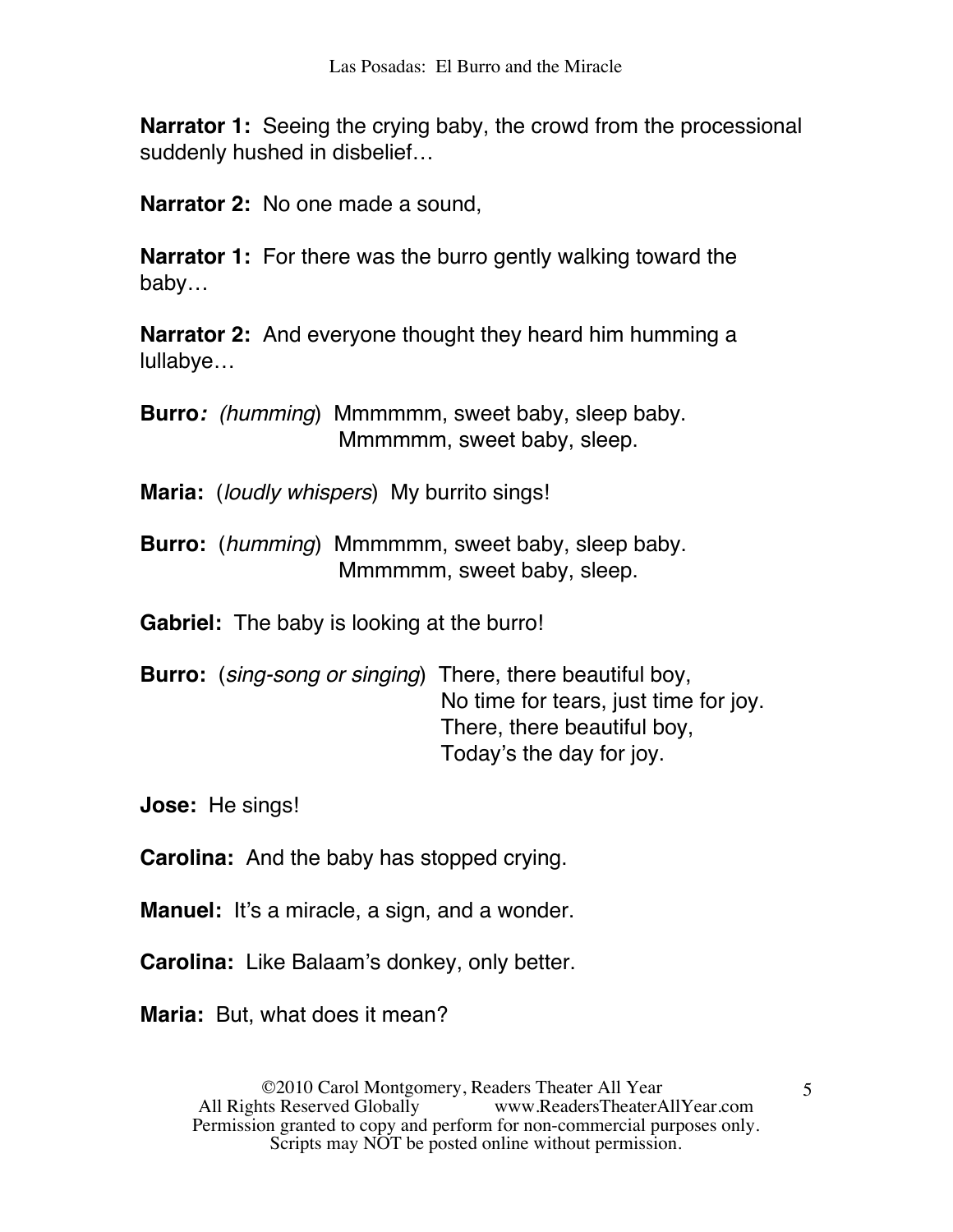**Jose:** It means the burro has stopped singing and no one will believe us.

**Gabriel:** But, we all heard.

**Maria:** (*seriously*) And, look at the baby's mama.

**Carolina:** She's crying and praying. We must ask if we can help.

**Maria:** (*to mama*) Is there anything we can do to help?

**Mamá:** No, gracias. Thank you; my baby was sick with a fever. I thought, "If only he can be like baby Jesus tonight, I know he will feel better." Now we both feel better! See! He has no more fever. And, he has fallen asleep. I will go now. God has healed him.

**Maria:** Through the song of a burro?

**Mama:** No, through the song of the Lord. El burrito wasn't really singing; I was close to him. It was the song of the Lord, like the night Jesus was born. I don't understand. But, I'm grateful.

**Carolina:** Me, too. Now we can really celebrate!

**Maria:** Piñata time!

**Jose:** Joy to the Lord!

**Manuel:** The angels sing!

**Gabriel:** Through el burrito?

**José:** No one will believe us.